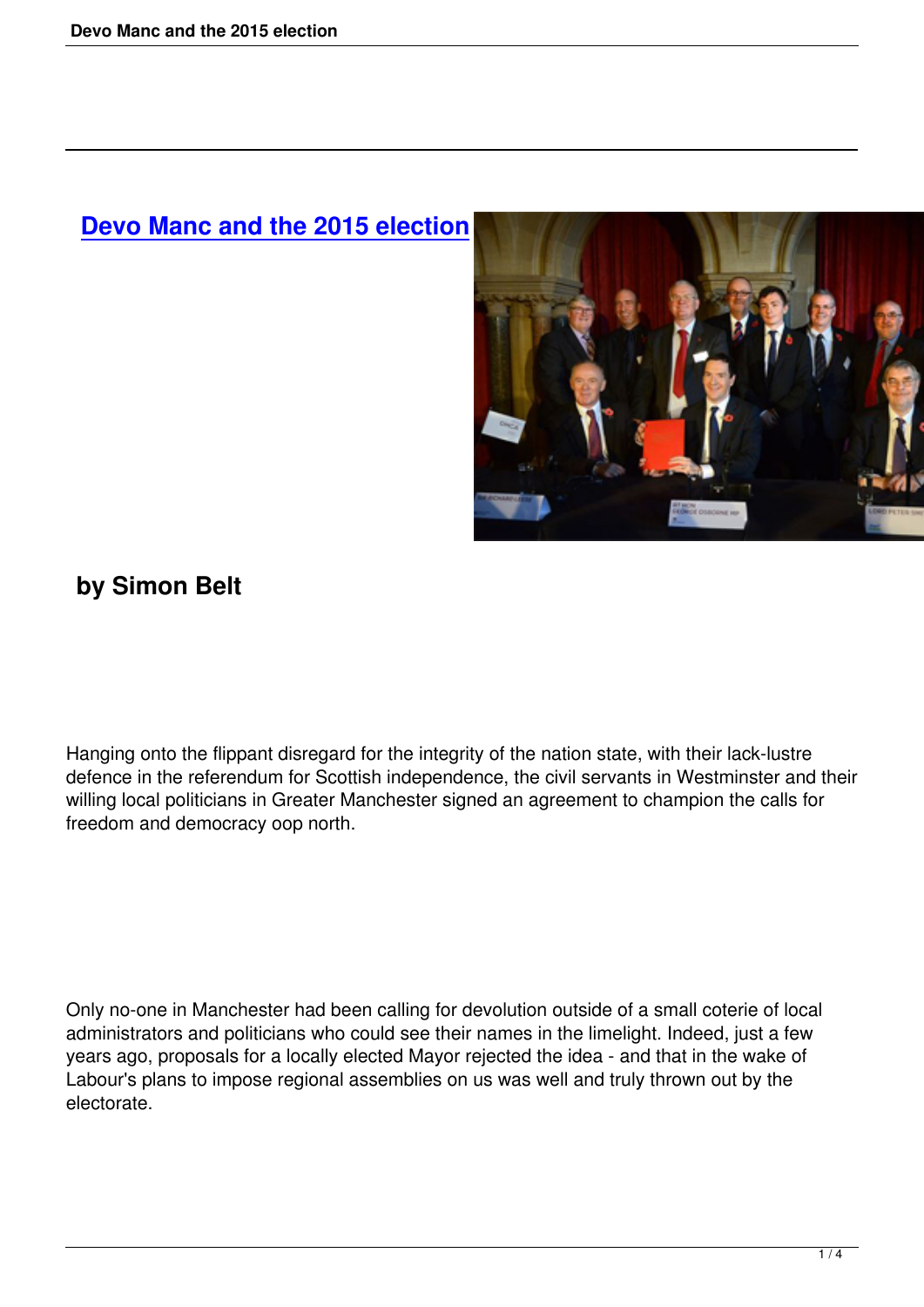So why does the devolution of power in Manchester seem to have come from nowhere in particular, and certainly with no-one on the streets marching for devolving administrative powers from civil servants and bureaucrats in the corridors of Westminster to their mini-me versions in the Town Halls of the North? And is there anything to get excited about in the return to the northern localism so bitingly characterised in the BBC's 'League of Gentlemen', ahead of the real-life parody pioneered by John Prescott?

Whilst the Nineteenth Century saw a flourishing of a predominantly localised administration of public life, with the legacy of Town Halls we have now, the Twentieth Century saw a determined centralising of power in national institutions - accelerated though not driven by the two world wars. In the economic sphere, where capitalist economic competition of the free market was failing, the state was stepping in to prop up - literally with coal mining, attempt to reorganise and rationalise, and finally to try and return to the market place for some desperately needed cash. Whilst some individual capitalists and some more principled intellectuals may have objected to the state's expansion into wider social and economic areas, practically speaking there seemed little alternative to avoid the collapse of large areas of social life. The Labour Party often found itself as the spokesperson for the increase in state intervention, even promoting it as socialism in action.

The legacy of widespread state intervention across political, economic and social life is one where economy simply cannot survive without extensive intervention, despite not being able to offer much by the way of hope for resolving the UK's historic decline since the Age of Empire. Anyone suggesting a reduced role for the state today, is often seen as a headbanger stuck in a romantic Nineteenth Century view of the world, or crazily doctrinaire as Margaret Thatcher is usually tagged - despite the government she led increasing the extent of state intervention rather than reducing it. It now looks like the Cold War and simmering class war it obscurred were about the only things that kept the establishment together - and how desperate they look floundering to invent an enemy to cohere society around as their previous enemies have been shown to be not what they seemed.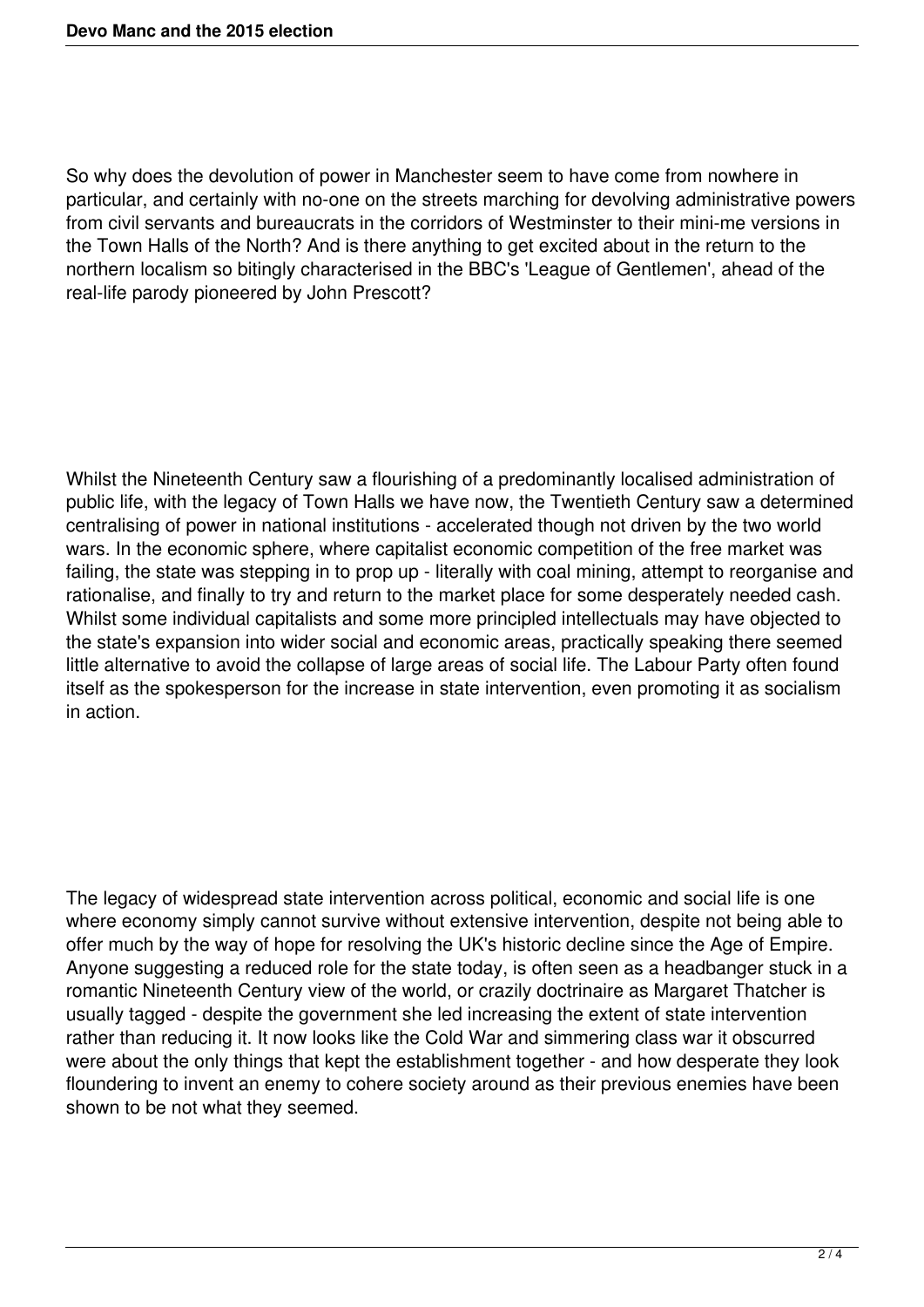

With the Thatcher and Blair eras seen as failures and somewhat lacking in credible approaches to reversing the UK's fortunes, and an absense of ideas to cohere economic or social development, we're left with politicians and the civil service tinkering with their own desk layouts, rejigging the filing system if you like. The Scottish National Party have made unwarranted headway in the vacuum of ideas, and caught the government offguard and forced them to offer all sorts of devolutionary powers to the Scottish parliament, despite not winning the referrendum vote for devolution.

Unpeturbed by the clear rejection of the idea of regional assemblies in November 2004 by an overwheming majority in the North East (78%), the Labour Party who were so integral to the centralising state, had little else to offer especially as blaming us all to being too thick (New Labour's education, education, education mantra) couldn't keep them going forever. True New Labour stallwarts like George Howarth in Liverpool (the imposed candidate) blamed the electorate for not understanding the geographical areas like the North East and promoted city based assemblies for Liverpool and Manchester as more likely to win support. George Howarth at least recognised that this vote was legitimate, given that he became candidate in Knowsley when the Labour Party didn't recognise the vote by their local party for their candidate and imposed George on them.